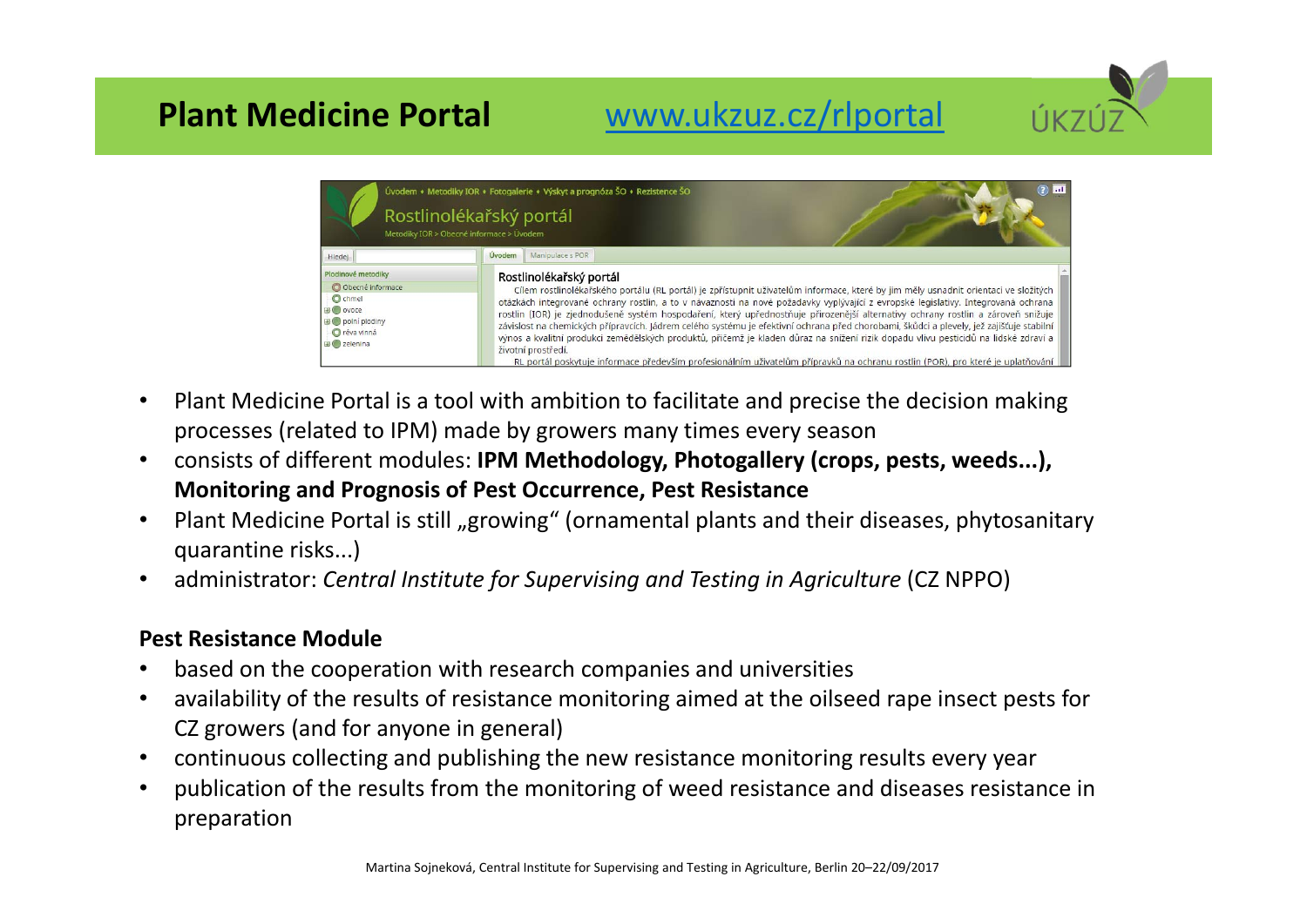### **Plant Medicine Portal** – Pest Resistance Module – maps





Martina Sojneková, Central Institute for Supervising and Testing in Agriculture, Berlin 20–22/09/2017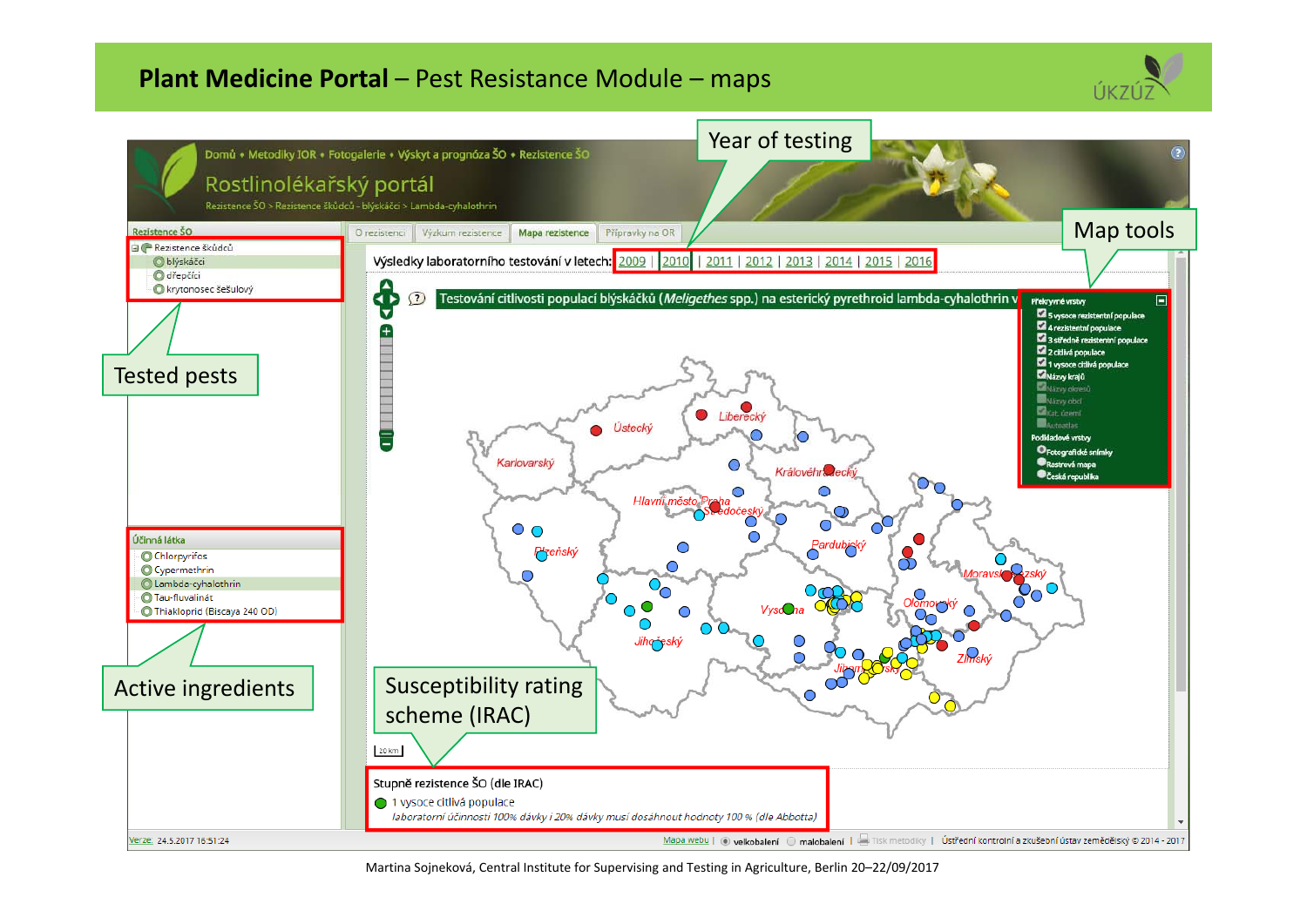

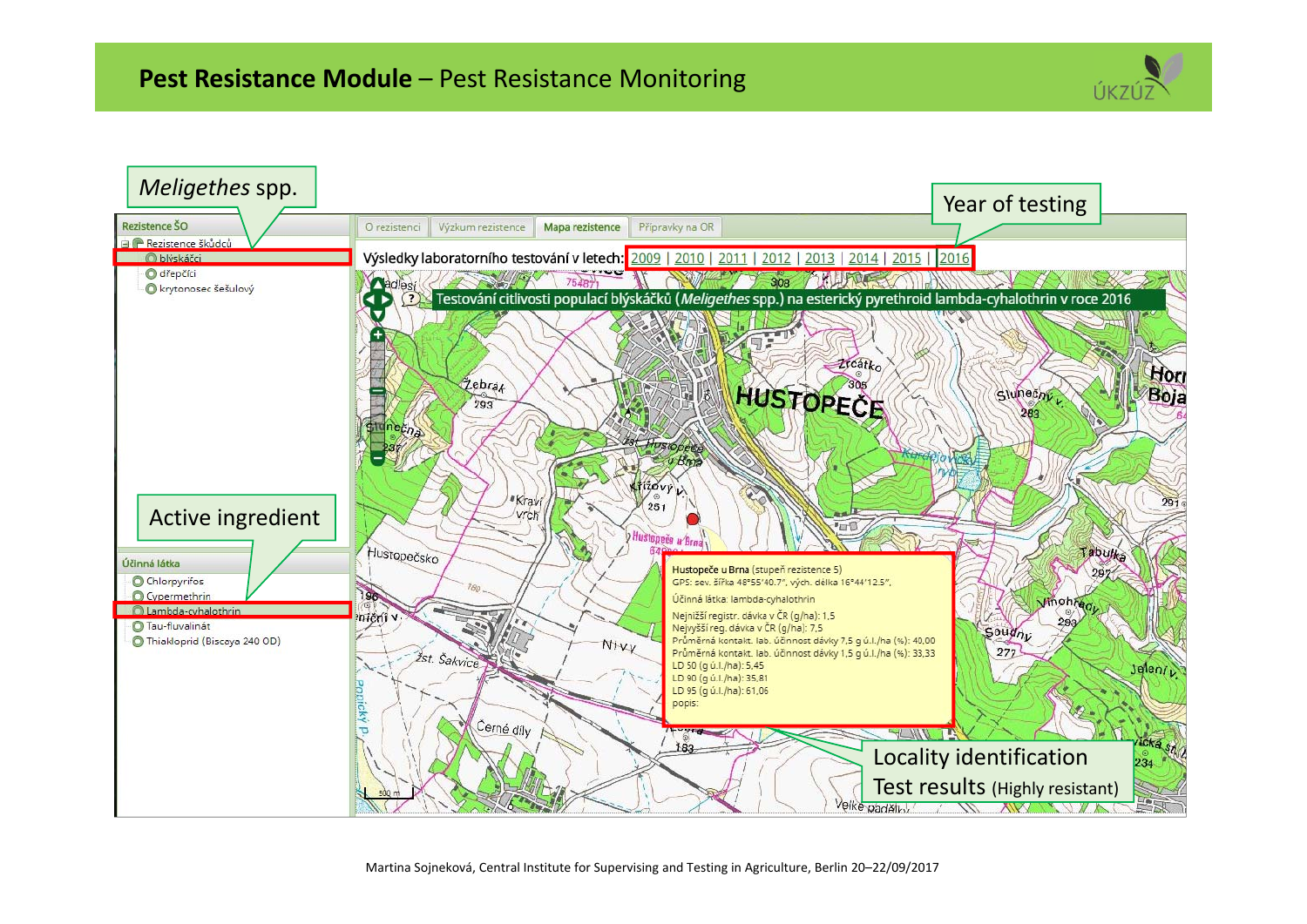## **Pest Resistance Module** – Plant Protection Products information

- the list of plant protection products is updated every day
- •short info: pest indication, crop, registered dose, safety period, notes
- •list of parallel imports

•

•direct link to CZ Register of Plant Protection Products